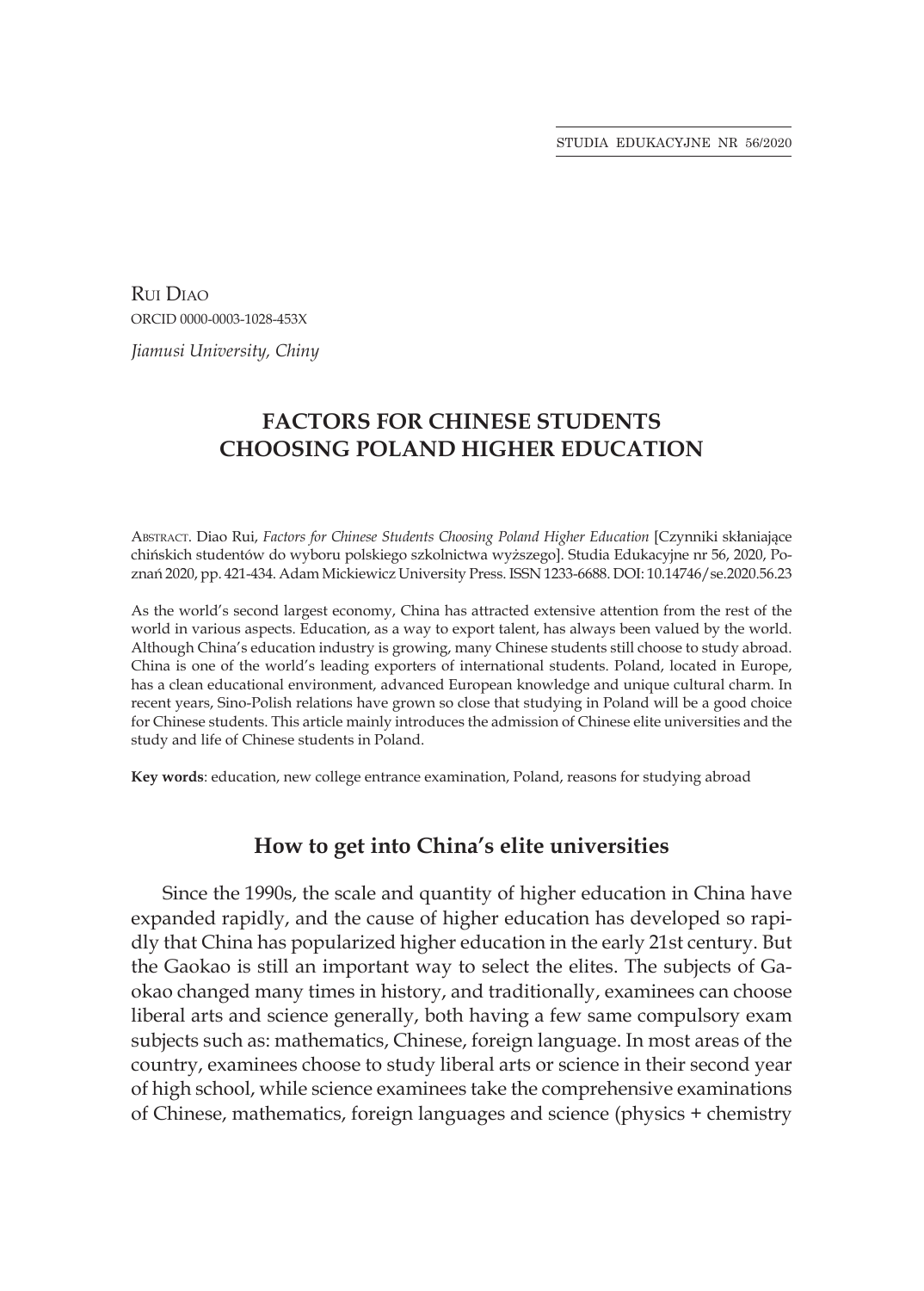+ biology). Liberal arts examinees take comprehensive examinations of the Chinese, mathematics, foreign languages, literature and history (politics + geography + history). The Chinese and foreign language papers of science and engineering are the same as those of liberal arts. Some provinces have adopted different examination modes. The Gaokao implements the "3+X" examination mode, where the examination is divided into science subjects and liberal arts subjects.

Table 1

| Subject of examination                                           | Full score | Total score of Gaokao |
|------------------------------------------------------------------|------------|-----------------------|
| Chinese                                                          | 150        |                       |
| <b>Mathematics</b>                                               | 150        |                       |
| Physics + Chemistry + Biology/<br>History + Politics + Geography | 300        | 750                   |
| Foreign language                                                 | 150        |                       |

In recent years, China has carried out the reformation of Gaokao – new Gaokao. New Gaokao reform was officially started in September 2014 by the 'Opinions on Deepening Reform on Examination & Recruitment System issued by the State Council ( "Opinions")'. The 'opinions' specifies the reform of exam subject setup, the need to enhance the correlation between Gaokao and high school learning and that the total score of the examinee is determined by the unified Gaokao examinations of Chinese, mathematics and foreign language with the same subjects and score scale, ,regardless of liberal arts and sciences, with two examination opportunities provided for foreign languages. The traditional division of liberal arts and sciences will be abolished. The New Gaokao has not fully implemented so far. Launched in 2014, the reform was implemented in 2017 in Zhejiang province and Shanghai; Launched in 2017, the reform will be implemented in 2020 in Beijing, Tianjin, Shandong, Hainan; Launched in 2018, the reform will be implemented in 2021 in Jiangsu, Hebei, Chongqing, Liaoning, Anhui, Fujian, Hunan, Hubei and Guangdong; Of the 15 provinces that have not implemented the reform, nine have postponed reform this year.

Table 2

New Gaokao exam subject combinations, namely the " $3 + 1 + 2$ "

| $3 + 1 + 2'$ model   |                |                                        |         |  |
|----------------------|----------------|----------------------------------------|---------|--|
| $^{\prime\prime}$ 2" | Unified exam   | Chinese, Mathematics, Foreign language |         |  |
| $^{\prime\prime}$ 1" | one out of two | Physics                                | History |  |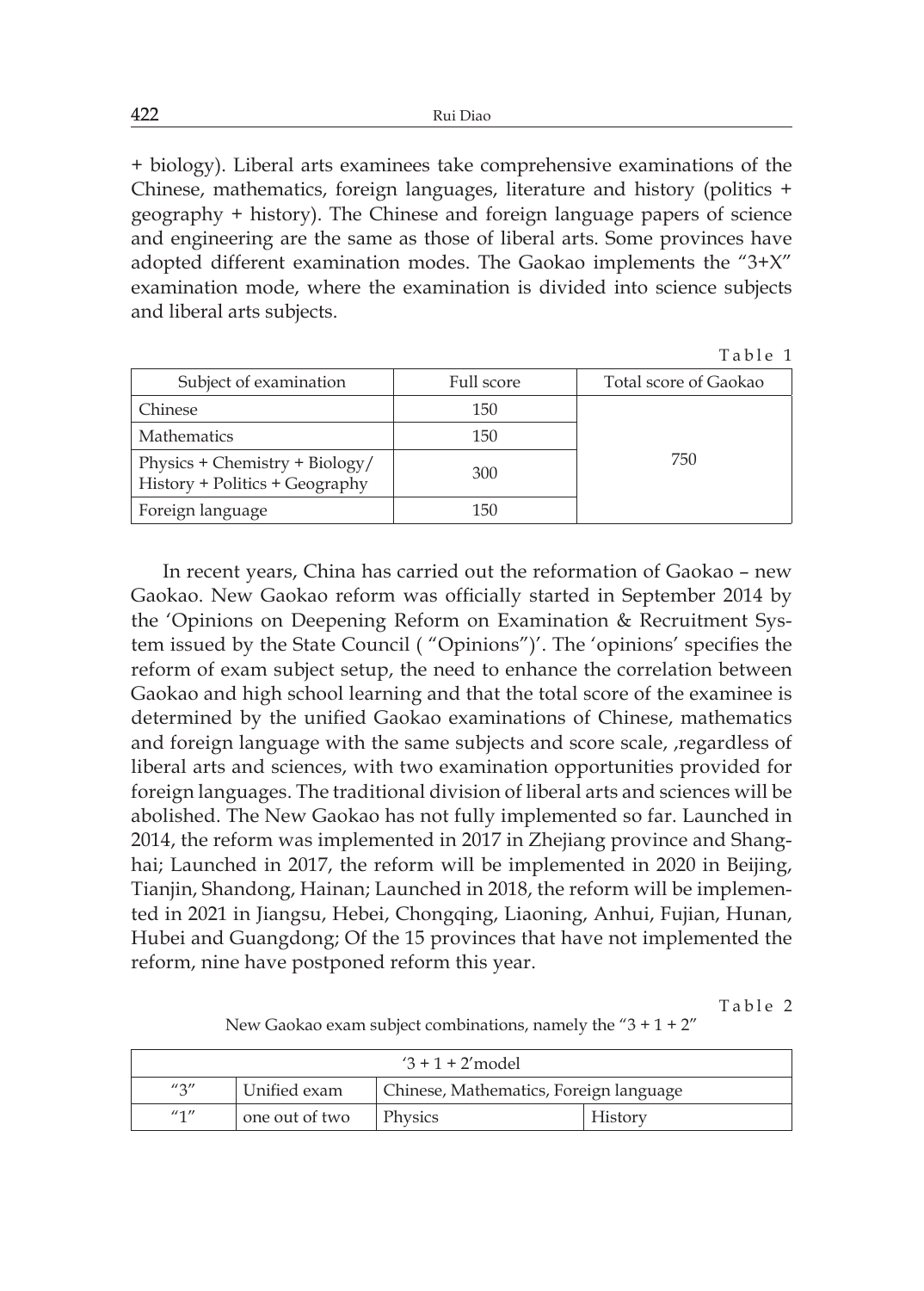| $^{\prime\prime}$ | two out of four | <b>Biology Chemistry</b>            | <b>Biology Chemistry</b>            |
|-------------------|-----------------|-------------------------------------|-------------------------------------|
|                   |                 | Biology, Ideology and<br>politics   | Biology, Ideology Politics          |
|                   |                 | Biology, Geography                  | Biology, Geography                  |
|                   |                 | Chemistry, Geography                | Chemistry, Geography                |
|                   |                 | Ideology and Politics,<br>Geography | Ideology and Politics,<br>Geography |
|                   |                 | Ideology and Politics,<br>Chemistry | Ideology and Politics,<br>Chemistry |

In China, the score is the determinant of what universities students are eligible to attend.,To be admitted into a first-class Chinese university, students are required to have a very strong ability to take exams with high Gaokao scores, or extraordinary ability to be picked by first-class universities. The following form is the minimum requirements and maximum preferential treatment for independent enrollment of Peking University and Tsinghua University.<sup>1</sup>

|                      |                                                                                                                                                                                                                                                       |                                                                                       |      | Table 3 |
|----------------------|-------------------------------------------------------------------------------------------------------------------------------------------------------------------------------------------------------------------------------------------------------|---------------------------------------------------------------------------------------|------|---------|
| University           | Minimum requirements for independent enrollment                                                                                                                                                                                                       | Maximum pref-<br>erential treat-<br>ment(score)                                       |      |         |
|                      | 2018                                                                                                                                                                                                                                                  | 2019                                                                                  | 2018 | 2019    |
| Peking<br>University | Students who have won the<br>national finals of the five subject<br>competitions <sup>1</sup>                                                                                                                                                         | Students who have<br>won the national<br>finals of the five sub-<br>ject competitions | 60   | 20      |
|                      | Students who have made inven-<br>tions or participated in national<br>finals of science and technology<br>competitions or international<br>competitions with excellent<br>results                                                                     | Students who have<br>won the national<br>finals of the five sub-<br>ject competitions |      |         |
|                      | Those who have specialty in<br>related subjects and innovation<br>potential within the scope of<br>independent enrollment and<br>have achieved excellent results<br>in relevant specialized learning<br>and practice activities at home<br>and abroad |                                                                                       |      |         |

<sup>&</sup>lt;sup>1</sup> The five subject competitions are five subjects: index science, physics, information science, chemistry and biology.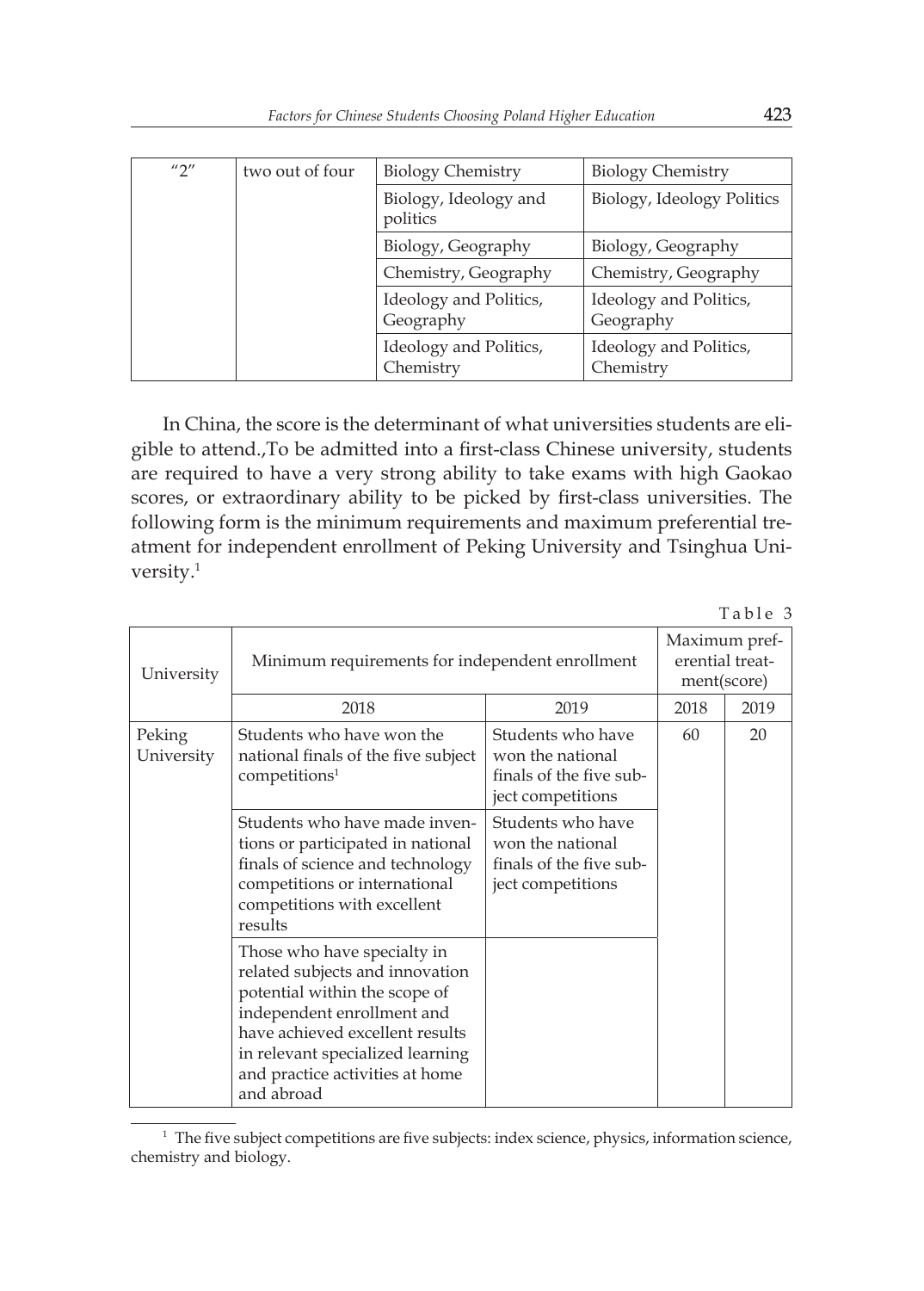| Tsinghua<br>University | Students who have best perfor-<br>mance in five subject compe-<br>titions                                                                                                          | Winner of provincial<br>first prize or above<br>in five subject com-<br>petitions                                  | 60 | 20 |
|------------------------|------------------------------------------------------------------------------------------------------------------------------------------------------------------------------------|--------------------------------------------------------------------------------------------------------------------|----|----|
|                        | Students who have outstanding<br>performance in scientific and<br>technological inventions, re-<br>search practice, literary creation<br>and other aspects                         | Winner of national<br>first prize at the na-<br>tional youth science<br>and technology inno-<br>vation competition |    |    |
|                        | Students who have outstanding<br>talent in humanities and society,<br>innovation and design, etc., or<br>who have achieved excellent<br>results in related learning prac-<br>tices | Winner of fourth<br>prize at Intel inter-<br>national science and<br>engineering grand<br>prix                     |    |    |

The first-class universities have different admission requirements and quota for each province in China Taking Tsinghua University as an example, we can see that the tier-1 admission scores of Tsinghua University vary from one province to another.



Therefore, to be admitted to China's elite universities, students need to achieve the entry scores of the desired university in their home provinces. It's not easy.

Table 4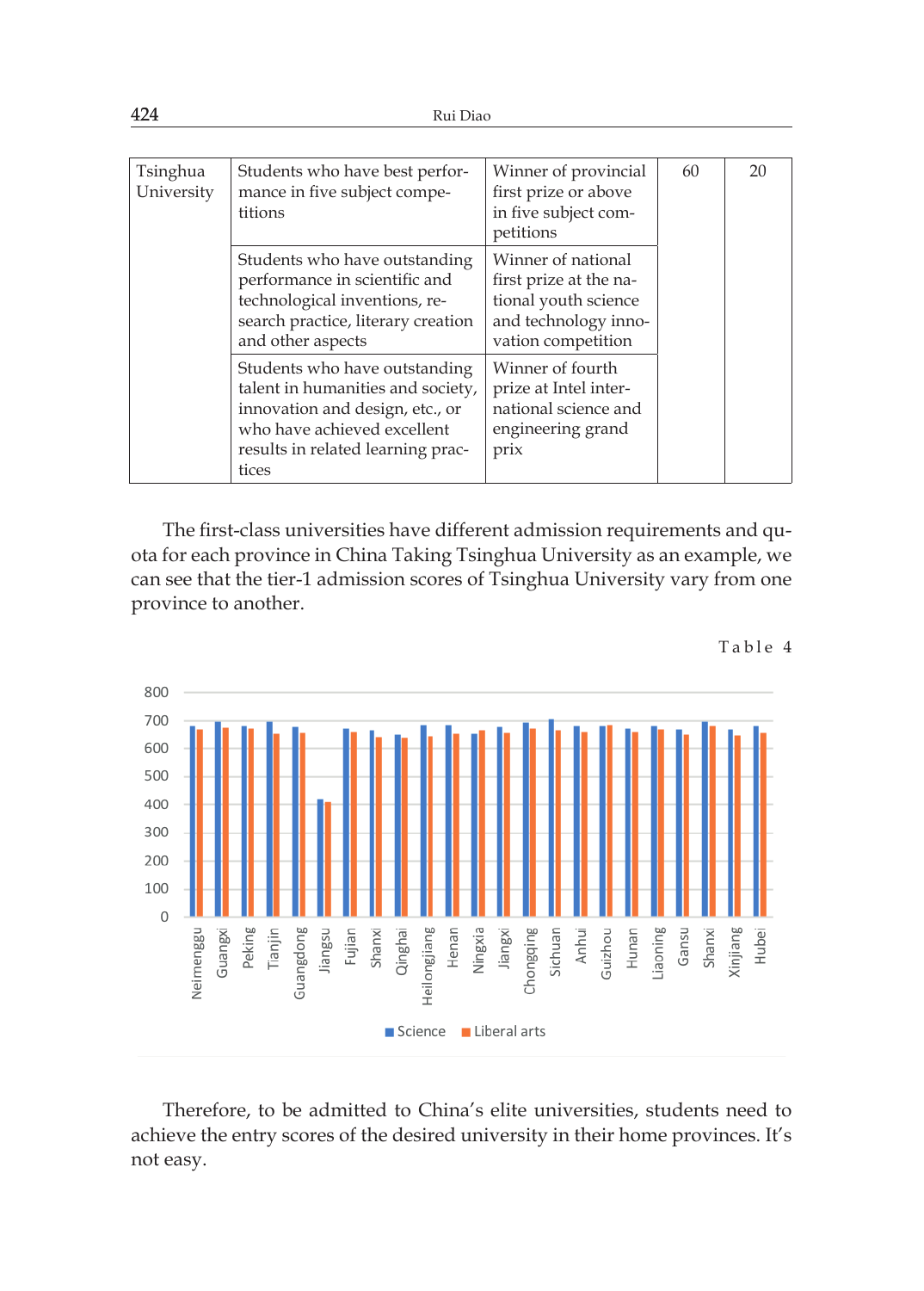#### **Chinese students in Poland today**

With the gradual implementation of the 'The Belt and Road' initiative<sup>2</sup> of China, and the deepening of cooperation and exchange with Poland in various fields, more and more international students swarm into Poland. It can be found that after several years of practice, the quality of students coming to Poland has increased year by year. Among them, students and teachers from Tsinghua University, Beijing Foreign Studies University, Zhejiang University, and other top Chinese universities have came to Poland for exchange and continuing education, with excellent academic achievements. Some students get scholarships from the National Scholarship Program, and some are exchange students through the European Erasmas exchange system. Some of them come to Poland to study at their own expense, in addition to some academicians from the Chinese Academy of Sciences in Poland on academic visits.

In many popular destination countries, Chinese students account for the majority of the world's international student population. There are 72 743 foreign students from 170 countries studying in Poland, over 6 950 more than a year ago (over 10% increase) in the academic year 2017/2018.<sup>3</sup> But in Poland, Chinese students only account for a small portion of international student population, According to the statistics of the Chinese Embassy in Poland, in December 2018, there were about 1,400 Chinese students studying in Poland. This is very small compared to the number of Chinese students in other countries.

## **Investigation of the Factors affecting Studying in Poland**

Table 5

| Variable name              | Variable                      | <b>Note</b>     |
|----------------------------|-------------------------------|-----------------|
| Willingness to return      | Willingness to re-<br>turn:WR | Score $1\neg 5$ |
| Willingness to stay Poland | Willingness to<br>stay:WS     | no:0<br>yes:1   |

Variable declaration

<sup>&</sup>lt;sup>2</sup> The Belt and Road Initiative, the brainchild of Chinese President Xi Jinping, is an ambitious project that focuses on improving connectivity and cooperation among multiple countries across the continents of Asia, Africa, and Europe. Dubbed as the "Project of the Century" by the Chinese authorities, BRI spans about 78 countries.

<sup>3</sup> http://www.studyinpoland.pl/en/index.php/news/85-foreign-students-in-polandnumbers-and-fac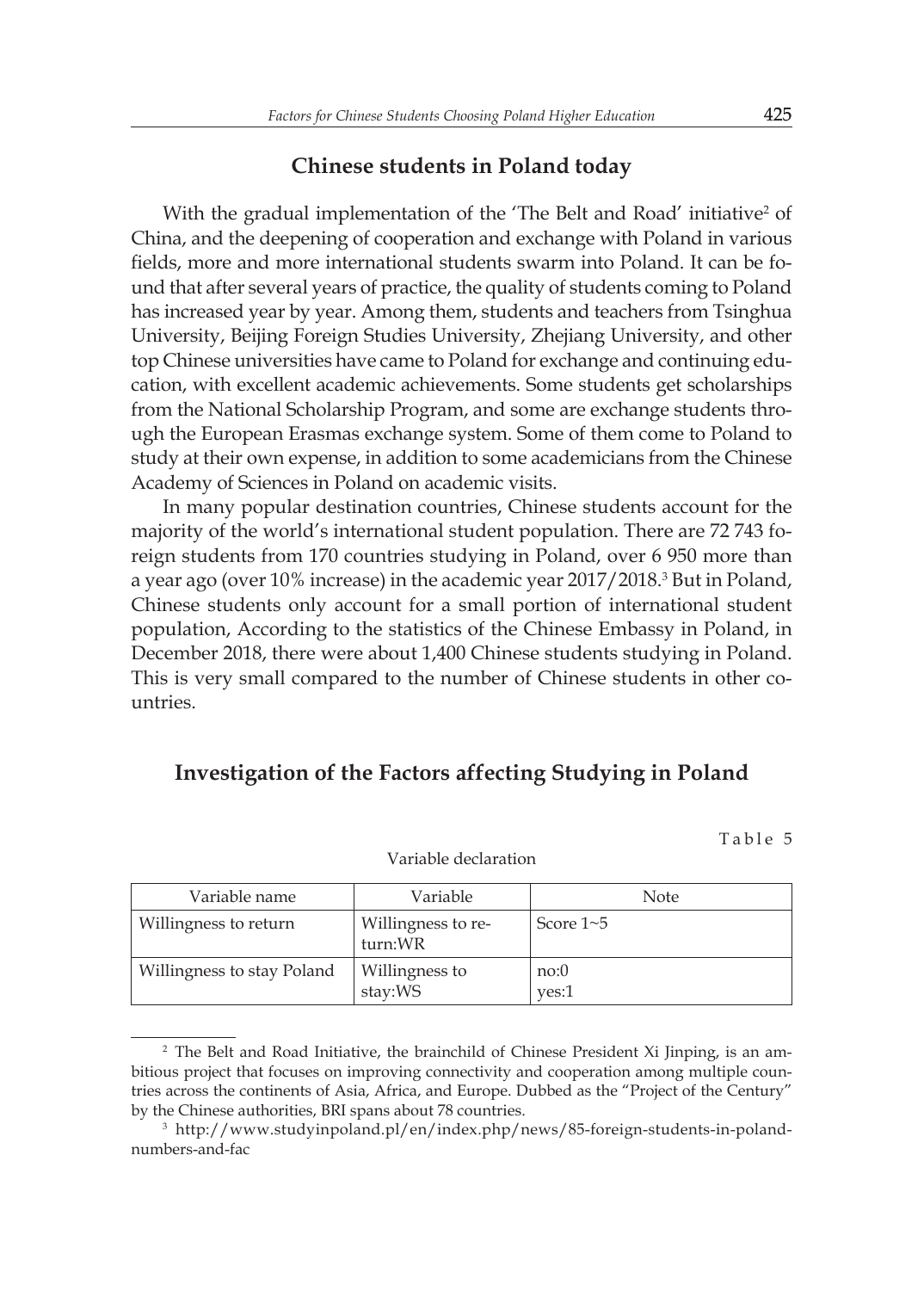| Gender                                            | Gender                                                  | female=0;male=1                                                                                              |
|---------------------------------------------------|---------------------------------------------------------|--------------------------------------------------------------------------------------------------------------|
| Degree                                            | Degree                                                  | Preparatory course =0;Bache-<br>lor's degree =1;master's degree<br>$=2$ ; Doctor's degree $=3$               |
| Difficulty of Application                         | Difficulty of Applica-<br>tion:DA                       | Score 1~5                                                                                                    |
| Relative difficulty of appli-<br>cation China     | Relative difficulty<br>of application (Chi-<br>na):RDAC | Easier=0; more difficult=1                                                                                   |
| Relative difficulty of appli-<br>cation others    | Relative difficulty of<br>application(others):R-<br>DAO | Easier=0; more difficult=1                                                                                   |
| Difficulty of Course                              | Difficulty of Cour-<br>se:DC                            | Score $1 - 5$                                                                                                |
| Difficulty of Graduation                          | Difficulty of Gradu-<br>ation:DG                        | Score $1 - 5$                                                                                                |
| Prospects                                         | Prospects                                               | Back to China=0<br>Stay in Poland=1                                                                          |
| Source of tuition                                 | Source of tuition:ST                                    | From parents or family=0;From<br>personal savings=1;Government<br>expense or exchange program =2;<br>other=3 |
| Tuition acceptance                                | Tuition acceptan-<br>ce:AT                              | expensive=0;<br>not expensive=1                                                                              |
| Polish Food or Chinese<br>food                    | Food                                                    | Chinese food=0;<br>Polish food=1£¬both=2                                                                     |
| Source of living expenses                         | Source of living ex-<br>penses:SL                       | From parents or family =0;Per-<br>sonal savings or part-time in-<br>$come = 1;$<br>At public expense = 2     |
| Living expenses acceptance                        | Living expenses ac-<br>ceptance:AL                      | well-off=0;<br>not well-off=1                                                                                |
| part-time job                                     | part-time job:PTJ                                       | $yes=0;no=1$                                                                                                 |
| Willing to learn Polish                           | Learn Polish: Polish                                    | $yes=0;no=1$                                                                                                 |
| Plan to go to other coun-<br>tries to live        | other countries to<br>live:OC                           | $yes=0;no=1$                                                                                                 |
| Impression of the Poles                           | Impression of the<br>Poles:IP                           | Score 1~5                                                                                                    |
| Work attitude and work<br>efficiency of the Poles | Work attitude and<br>work efficiency of the<br>Poles:WP | Score 1~5                                                                                                    |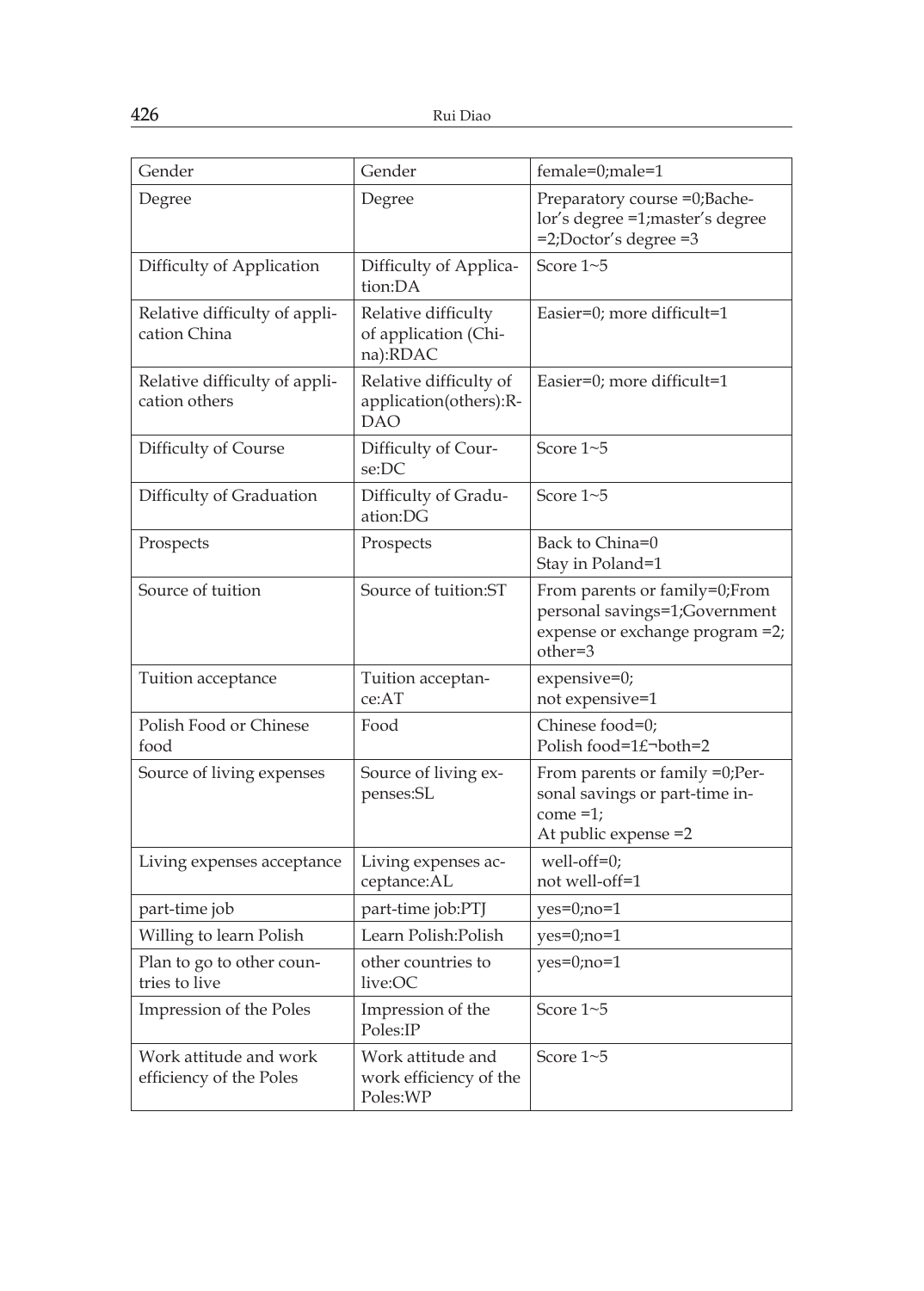# **Description of variable**

(include: Freq., Percent and Cum.)

|             |                  | Freq.            | Percent. | Cum.   |
|-------------|------------------|------------------|----------|--------|
| WR          | $\mathbf{1}$     | 5                | 4.17     | 4.17   |
|             | $\overline{2}$   | 10               | 8.33     | 12.50  |
|             | $\mathfrak{Z}$   | 45               | 37.50    | 50.00  |
|             | $\,4\,$          | 18               | 15.00    | 65.00  |
|             | 5                | 42               | 35.00    | 100.00 |
| <b>WS</b>   | $\mathbf 0$      | 47               | 39.17    | 39.17  |
|             | $\mathbf{1}$     | 73               | 60.83    | 100.00 |
| Gender      | $\mathbf 0$      | 72               | 60.00    | 60.00  |
|             | $\mathbf{1}$     | 48               | 40.00    | 100.00 |
| Degree      | $\boldsymbol{0}$ | 8                | 6.67     | 6.67   |
|             | $\mathbf{1}$     | 40               | 33.33    | 40.00  |
|             | $\overline{2}$   | 53               | 44.17    | 84.17  |
|             | 3                | 19               | 15.83    | 100.00 |
| DA          | $\mathbf{1}$     | 31               | 25.83    | 25.83  |
|             | $\overline{2}$   | 28               | 23.33    | 49.17  |
|             | 3                | 55               | 45.83    | 95.00  |
|             | $\bf 4$          | 6                | 5.00     | 100.00 |
| <b>RDAC</b> | $\overline{0}$   | 107              | 89.17    | 89.17  |
|             | $\mathbf{1}$     | 13               | 10.83    | 100.00 |
| <b>RDAO</b> | $\boldsymbol{0}$ | 116              | 96.67    | 96.67  |
|             | $\mathbf{1}$     | $\overline{4}$   | 3.33     | 100.00 |
| DC          | $\mathbf{1}$     | $\boldsymbol{6}$ | 5.00     | 5.00   |
|             | $\overline{2}$   | 17               | 14.17    | 19.17  |
|             | $\mathfrak{Z}$   | 72               | 60.00    | 79.17  |
|             | $\bf 4$          | 21               | 17.50    | 96.67  |
|             | 5                | $\overline{4}$   | 3.33     | 100.00 |

Tabulation

Table 6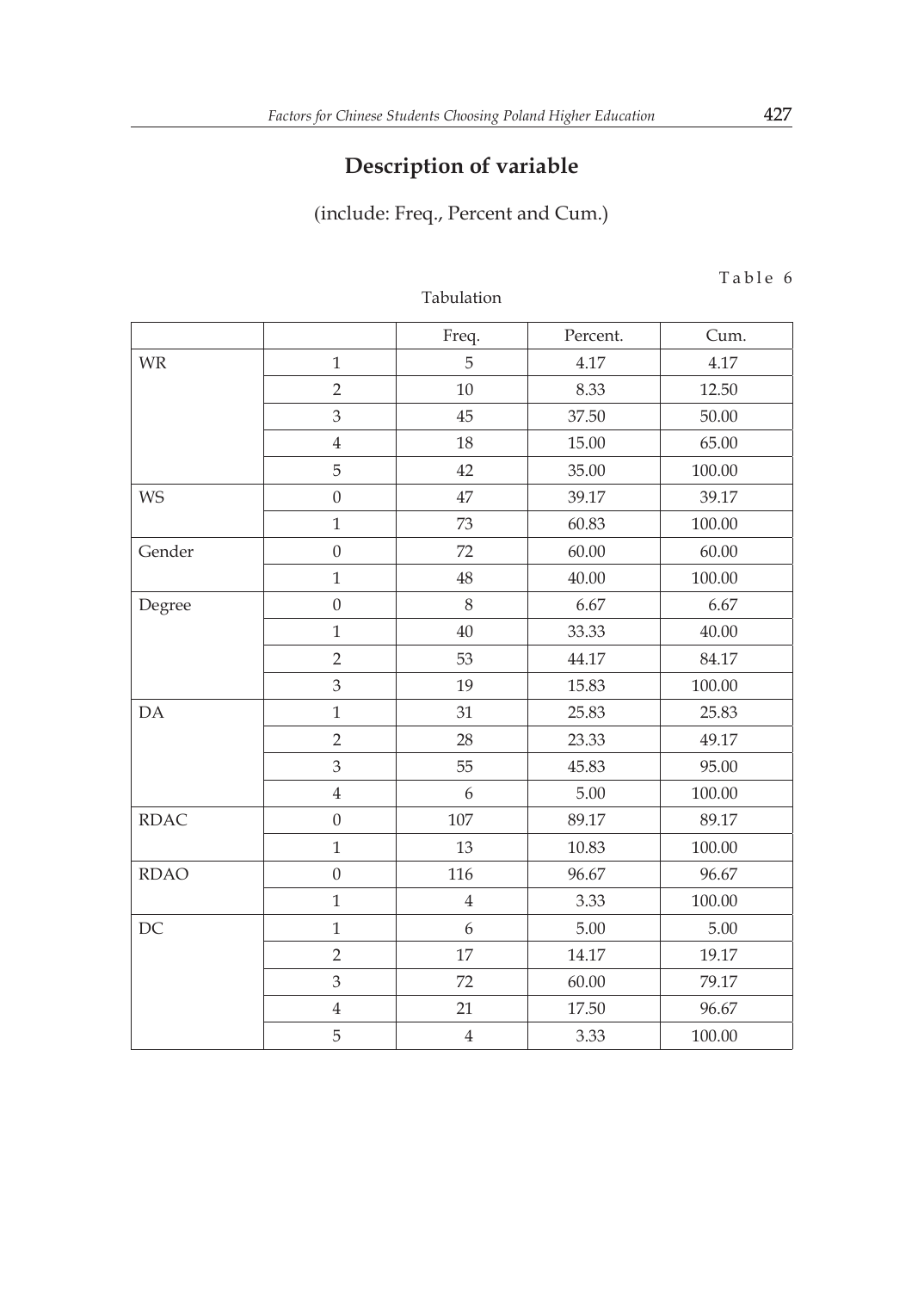| $\mathop{\rm DG}$      | $\mathbf{1}$     | $\,4\,$        | 3.33      | 3.33     |
|------------------------|------------------|----------------|-----------|----------|
|                        | $\sqrt{2}$       | 15             | 12.50     | 15.83    |
|                        | $\mathfrak{Z}$   | 64             | 53.33     | 69.17    |
|                        | $\overline{4}$   | 29             | 24.17     | 93.33    |
|                        | 5                | $\,8\,$        | 6.67      | 100.00   |
| Prospects              | $\boldsymbol{0}$ | 92             | 76.67     | 76.67    |
|                        | $\mathbf{1}$     | 28             | 23.33     | 100.00   |
| $\operatorname{ST}$    | $\boldsymbol{0}$ | 90             | 75.00     | 75.00    |
|                        | $\,1\,$          | $\bf 4$        | 3.33      | 78.33    |
|                        | $\overline{2}$   | 26             | 21.67     | 100.00   |
| $\mathbf{A}\mathbf{T}$ | $\boldsymbol{0}$ | 10             | 8.33      | 8.33     |
|                        | $\,1$            | 110            | 91.67     | 100.00   |
| FOOD                   | $\boldsymbol{0}$ | 91             | 75.83     | 75.83    |
|                        | $\mathbf{1}$     | $\mathbf{1}$   | 0.83      | 76.67    |
|                        | $\overline{2}$   | 28             | 23.33     | 100.00   |
| SL                     | $\boldsymbol{0}$ | 87             | 72.50     | 72.50    |
|                        | $\mathbf{1}$     | $10\,$         | 8.33      | 80.83    |
|                        | $\overline{2}$   | 23             | 19.17     | 100.00   |
| $\mathbf{AL}$          | $\boldsymbol{0}$ | 80             | 66.67     | 66.67    |
|                        | $\mathbf{1}$     | 40             | 33.33     | 100.00   |
| <b>PTW</b>             | $\boldsymbol{0}$ | 36             | 30.00     | 30.00    |
|                        | $\mathbf{1}$     | 84             | 70.00     | 100.00   |
| Polish                 | $\boldsymbol{0}$ | 72             | 60.00     | 60.00    |
|                        | $\mathbf{1}$     | 48             | 40.00     | 100.00   |
| OC                     | $\boldsymbol{0}$ | 99             | 82.50     | 82.50    |
|                        | $\,1$            | 21             | 17.50     | 100.00   |
| $\rm IP$               | $\mathbf{1}$     | $\mathfrak{Z}$ | 2.50      | 2.50     |
|                        | $\overline{2}$   | 3              | 2.50      | $5.00\,$ |
|                        | 3                | 39             | 32.50     | 37.50    |
|                        | $\bf 4$          | 47             | 39.17     | 76.67    |
|                        | 5                | 28             | 23.33     | 100.00   |
| <b>WP</b>              | $\mathbf{1}$     | 22             | 18.33     | 18.33    |
|                        | $\overline{2}$   | 39             | 32.50     | 50.83    |
|                        | $\mathfrak{Z}$   | $46\,$         | 38.33     | 89.17    |
|                        | $\bf 4$          | 12             | $10.00\,$ | 99.17    |
|                        | 5                | $\,1\,$        | 0.83      | 100.00   |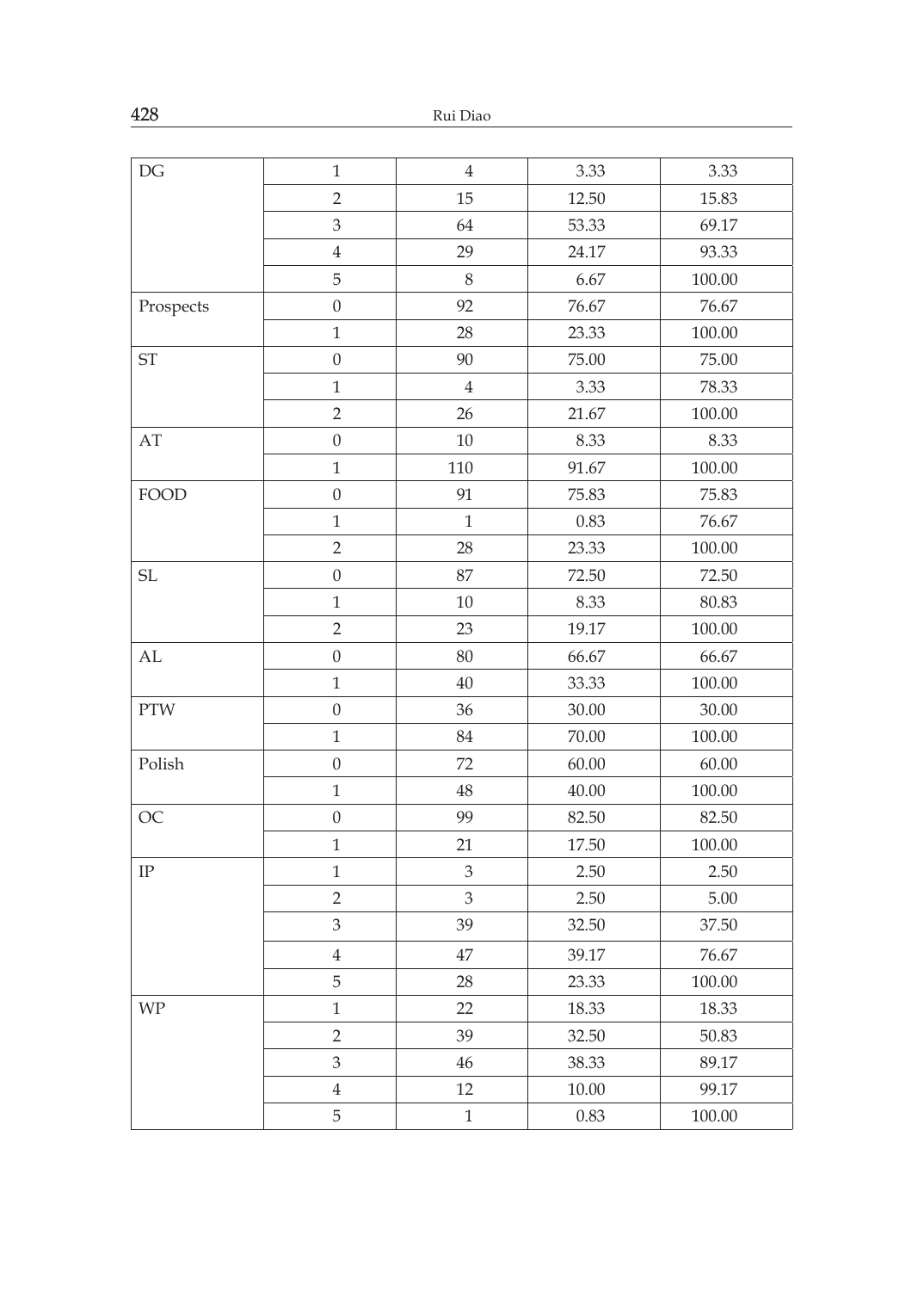| <b>WS</b>          | Coef.  | Odds<br>Ratio | $Z -$<br>value            | $p-$<br>value  | [95%<br>Conf | Interval] | <b>Sig</b> |
|--------------------|--------|---------------|---------------------------|----------------|--------------|-----------|------------|
| Prospects          | 1.000  |               |                           |                |              |           |            |
| 1.Prospects        | 15.612 | 8.990         | 4.77                      | 0.000          | 5.050        | 48.263    | ***        |
| Food               | 1.000  |               |                           |                |              |           |            |
| 2.Food             | 1.279  | 0.753         | 0.42                      | 0.676          | 0.403        | 4.054     |            |
| Polish             | 1.000  |               |                           |                |              |           |            |
| 1.Polish           | 0.297  | 0.153         | $-2.36$                   | 0.018          | 0.108        | 0.815     | $**$       |
| OC                 | 1.000  |               |                           |                |              |           |            |
| 1.OC               | 0.340  | 0.222         | $-1.65$<br>0.098<br>0.094 |                | 1.221        | $\star$   |            |
| IP                 | 0.708  | 0.223         | $-1.09$                   | 0.274          | 0.382        | 1.314     |            |
| <b>WP</b>          | 2.276  | 0.739         | 2.53                      | 0.011          | 1.204        | 4.302     | $**$       |
| Constant           | 0.528  | 0.744         | $-0.45$                   | 0.650<br>0.033 |              | 8.336     |            |
|                    |        |               |                           |                |              |           |            |
| Mean dependent var |        | 0.605         | SD dependent var          |                |              | 0.491     |            |
| Pseudo r-squared   |        | 0.330         | Number of obs             |                | 119.000      |           |            |
| Chi-square         |        | 52.665        | Prob > chi2               |                |              | 0.000     |            |
| Akaike crit. (AIC) |        | 121.013       | Bayesian crit. (BIC)      |                |              | 140.467   |            |

Logistic regression

# Table 7

\*\*\*  $p < 0.01$ , \*\*  $p < 0.05$ , \*  $p < 0.1$ .

Logistic regression

Table 8

| <b>WS</b>   | Coef.  | Odds<br>Ratio | $Z-$<br>value | $p-$<br>value | [95%<br>Conf | Interval] | Sig    |
|-------------|--------|---------------|---------------|---------------|--------------|-----------|--------|
| Prospects   | 1.000  |               |               |               |              |           |        |
| 1.Prospects | 15.612 | 8.990         | 4.77          | 0.000         | 5.050        | 48.263    | ***    |
| Food        | 1.000  |               |               |               |              |           |        |
| 2.Food      | 1.279  | 0.753         | 0.42          | 0.676         | 0.403        | 4.054     |        |
| Polish      | 1.000  |               |               |               |              |           |        |
| 1.Polish    | 0.297  | 0.153         | $-2.36$       | 0.018         | 0.108        | 0.815     | $**$   |
| OC          | 1.000  |               |               |               |              |           |        |
| 1.0C        | 0.340  | 0.222         | $-1.65$       | 0.098         | 0.094        | 1.221     | $\ast$ |
| <b>IP</b>   | 0.708  | 0.223         | $-1.09$       | 0.274         | 0.382        | 1.314     |        |
| <b>WP</b>   | 2.276  | 0.739         | 2.53          | 0.011         | 1.204        | 4.302     | $**$   |
| Constant    | 0.528  | 0.744         | $-0.45$       | 0.650         | 0.033        | 8.336     |        |
|             |        |               |               |               |              |           |        |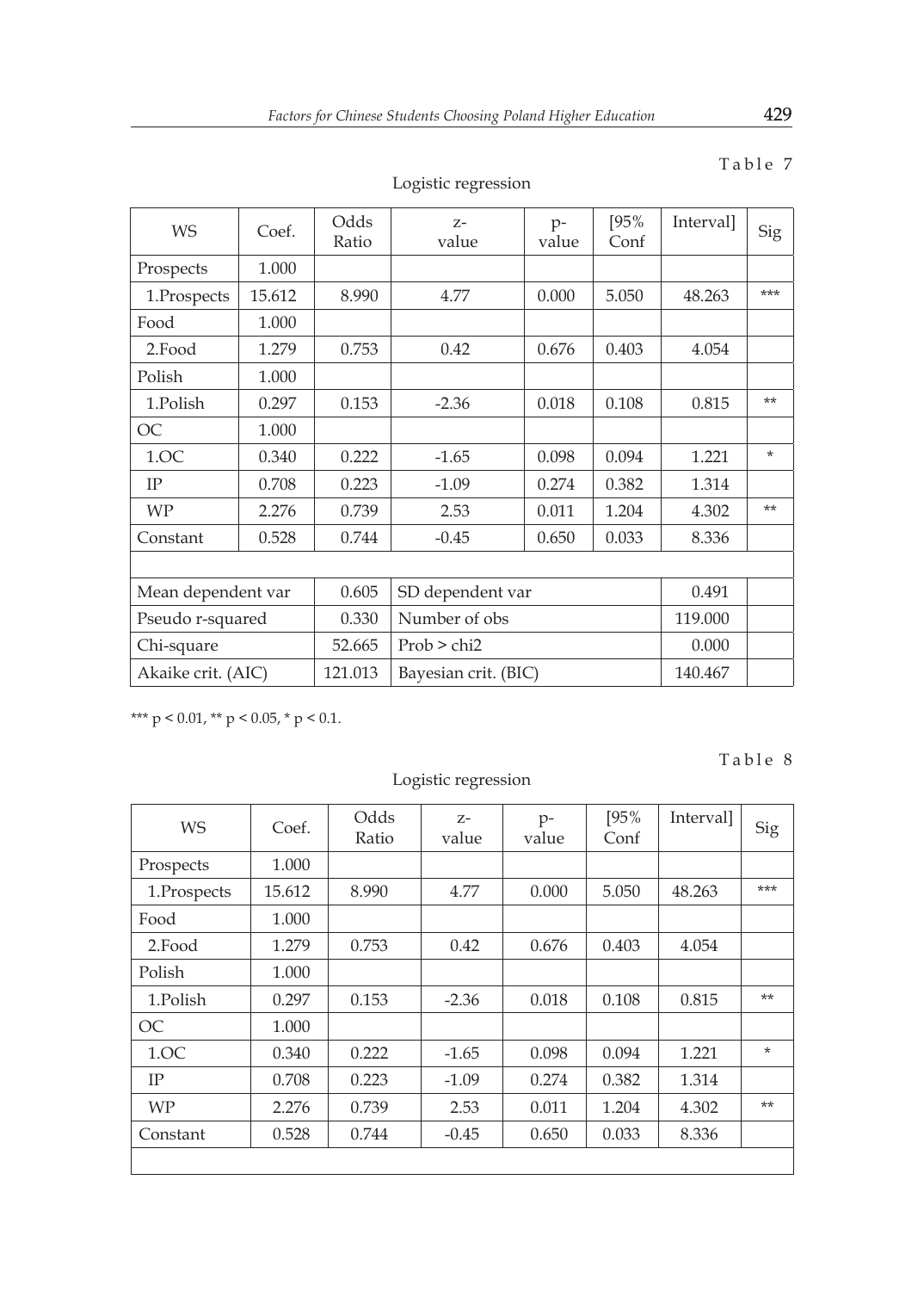| Mean dependent var | 0.605   | <b>SD</b> dependent var | 0.491   |  |
|--------------------|---------|-------------------------|---------|--|
| Pseudo r-squared   | 0.330   | Number of obs.          | 119.000 |  |
| Chi-square         | 52.665  | Prob > chi2             | 0.000   |  |
| Akaike crit. (AIC) | 121.013 | Bayesian crit. (BIC)    | 140.467 |  |

\*\*\*  $p < 0.01$ , \*\*  $p < 0.05$ , \*  $p < 0.1$ 

# **Application requirements and tuitions of Polish universities**

Table 9

Requirements for application to Polish universities

| Degree           | Materials                                                                                                                                                                                                                                                                             | Remarks                                                                                                                                                                                                                                                                                                                                                                                                                           |  |
|------------------|---------------------------------------------------------------------------------------------------------------------------------------------------------------------------------------------------------------------------------------------------------------------------------------|-----------------------------------------------------------------------------------------------------------------------------------------------------------------------------------------------------------------------------------------------------------------------------------------------------------------------------------------------------------------------------------------------------------------------------------|--|
| Prep class       | High school diploma<br>College entrance exam results or<br>transcript of junior college                                                                                                                                                                                               | Personal resume, letter of<br>recommendation and he-<br>alth certificate are required                                                                                                                                                                                                                                                                                                                                             |  |
| Undergraduate    | High school diploma<br>College entrance exam results or<br>transcript of junior college<br>Language certificate (TOFEL,<br>IELTS, Polish B1-B2)                                                                                                                                       | when necessary. Collection of<br>works and entrance exam are<br>required for special majors<br>such as art. Health certificate of<br>fixed template and transcript of<br>specialized courses or intern-<br>ship certificate are required for<br>medical major. Some schools<br>would examine language com-<br>petence in a flexible manner,<br>for example, interview can be<br>arranged in absence of langu-<br>age certificate. |  |
| Postgraduate     | Certificate of undergraduate degree<br>Undergraduate diploma<br>Transcript of undergraduate cour-<br>ses<br>Language certificate (TOFEL,<br>IELTS, Polish B1-B2)                                                                                                                      |                                                                                                                                                                                                                                                                                                                                                                                                                                   |  |
| Doctoral         | Certificate of postgraduate degree<br>Transcript of postgraduate courses<br>Personal resume<br>Letter of recommendation from<br>tutor<br>Confirmation of acceptance from<br>doctoral supervisor with the intend-<br>ed school<br>Language certificate (TOFEL,<br>IELTS, Polish B1-B2) | Some schools would also re-<br>quire evidence of engagement<br>in related work or research and<br>specialized thesis. The opin-<br>ion of the doctoral supervisor<br>would play a decisive role in<br>application for doctoral degree.                                                                                                                                                                                            |  |
| Visiting scholar | Application letter provided by Chi-<br>nese universities or institutions<br>Certificate of highest degree<br>achieved                                                                                                                                                                 |                                                                                                                                                                                                                                                                                                                                                                                                                                   |  |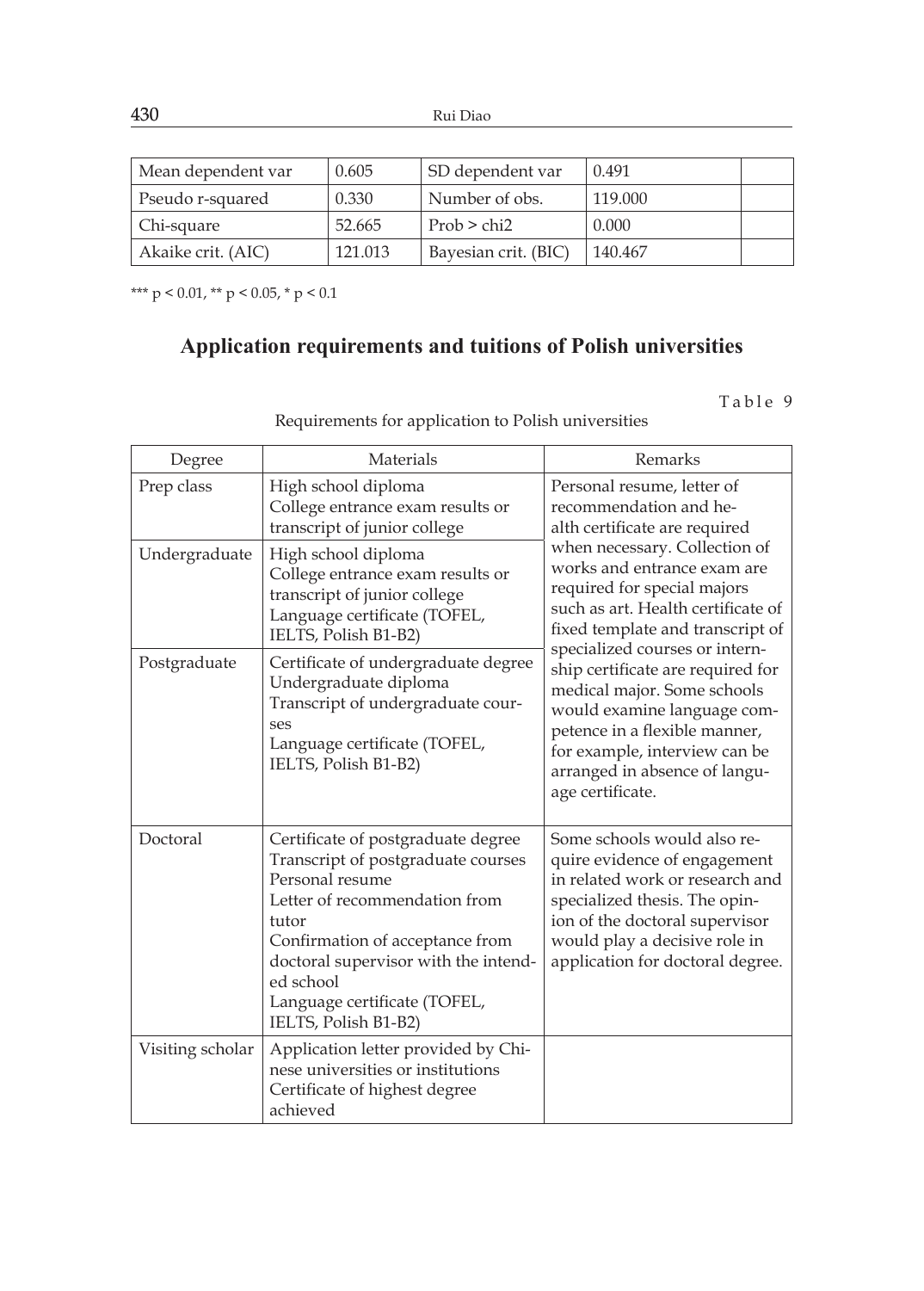| Visiting scholar   Certificate of recent research find- |  |
|---------------------------------------------------------|--|
| ings                                                    |  |
| Letter of motivation                                    |  |
| Language certificate                                    |  |

Currently, the following documents are required for application to Polish universities. College entrance exam results have no effect on enrollment, although CEE results are required when applying to Polish universities. For now, many famous overseas universities have recognized China's CEE results and it is less difficult to get admitted to Polish universities than popular universities in other countries.

The tuition for studying in Poland is summarized as follows:

| Table | 10 |  |
|-------|----|--|
|       |    |  |

| Major                                                      | Euro/year           |
|------------------------------------------------------------|---------------------|
| General majors, such as art, science and business          | $2000 \approx 3500$ |
| Art majors, such as music, piano, painting and performance | $\sim$ 7000         |
| Medical majors, such as medicine and dentistry             | $\sim$ 14000        |
| Tuition in Warsaw for the same majors                      | 20%-30% higher      |

Tuitions in Poland are all specified by the Polish Ministry of Education or Polish Ministry of Culture and may be adjusted by schools as necessary. Scholarships are available at Polish schools for academic excellence and the Chinese government also offers outstanding student scholarship.

### **Analysis**

WR results indicate that 35% of respondents are highly willing to return to home countries, 37.5% moderately willing and only 5 least willing, accounting for 4.17% of sample population; WS results indicate that 60.83% of respondents will choose to stay in Poland for work and study if given a chance, suggesting that international students in Poland quite identify themselves with this country. But 39.17% of students still choose to return to home countries even if given a chance to study in Poland for study and living, suggesting that these students chose to study in Poland truly for the sake of education or because of the international recognition of these Polish universities in terms of particular specialties.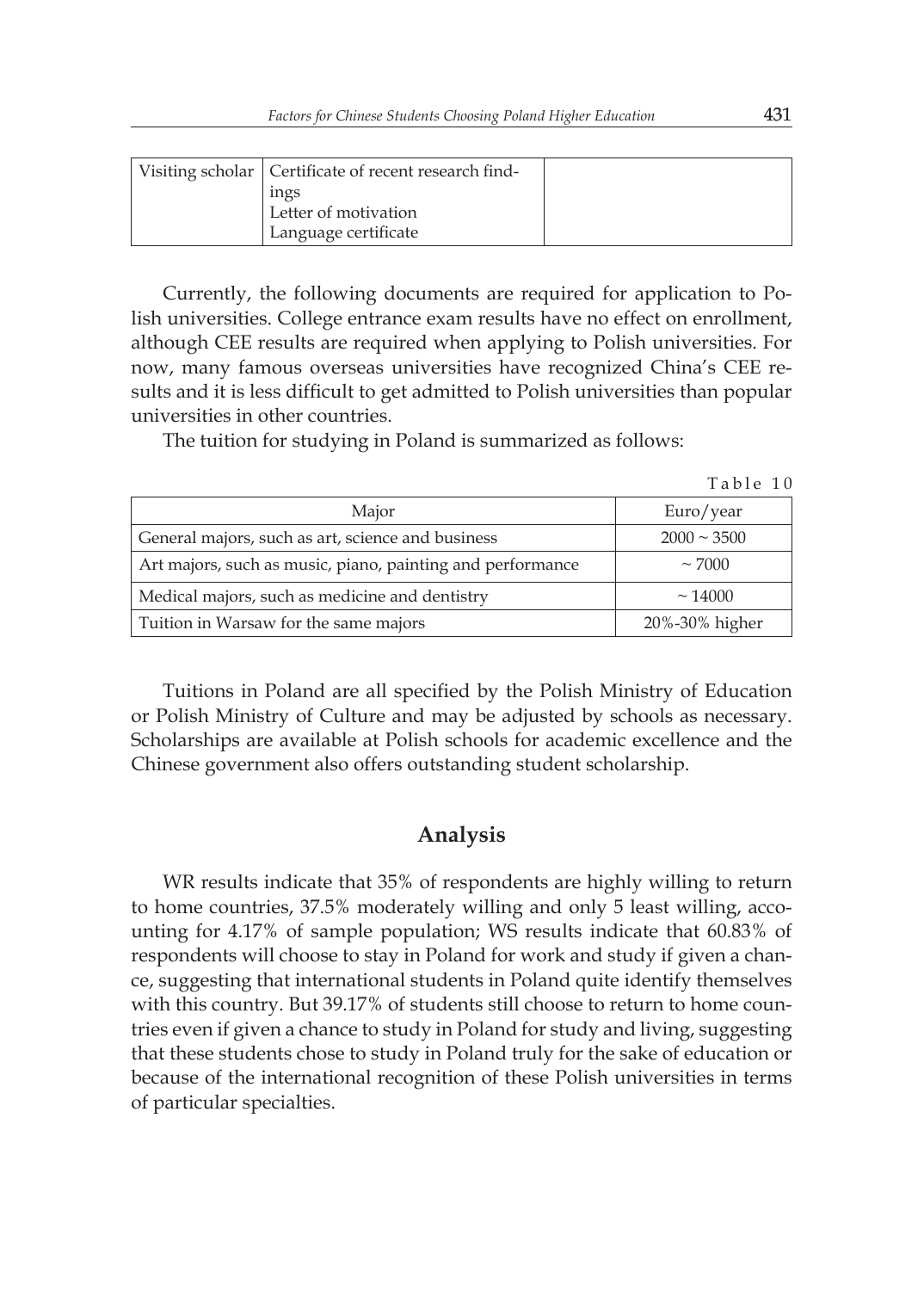Gender results indicate that the male-female ratio is 4:6 among the international students in Poland, suggesting that Polish universities are favored more by female students; Degree results indicate that 44.17% of international students in Poland are masters, followed by undergraduate students who account for 33.33%, while prep course students and doctoral students account for 6.67% and 15.83% of sample population respectively.

DA results indicate that 95% of sampled international students in Poland have less than 3 points on a scale of five points, therefore it is believed that it is easier to make successful application; RDAC results indicate that 89.17% of respondents believe it is easy to go to Polish universities; RDAO results indicate that 96.67% of respondents believe it is easy to go to Polish universities compared with other popular universities. The aforesaid three survey questions suggest that the relative ease of application to Polish universities is a major factor affecting application.

DC results show that 79.17% of sampled international students in Poland have less than 3 points, while DG results indicate the percentage is 69.17%, suggesting that the courses are not particularly difficult.

Prospects results show that 76.67% of respondents believe returning to home countries for jobs is promising, a very large proportion.

ST results show that 75% of respondents are funded by parents or family members, merely 3.33% by personal savings and 21.67% by public funding. AT results show that only 8.33% of respondents consider the tuitions expensive. Tuitions might be a reason why international students choose to study in Poland.

Food results indicate that only 0.83% of respondents prefer Polish food over Chinese food, suggesting that food is not a factor affecting the decision to study in Poland.

SL results show that the major source of living expense is family support, comparable to the source of tuition. Therefore, most of international students studying in Poland are self-financed.

AL results show that two thirds of respondents believe they have no financial difficulties; PTW results indicate that only 30% of respondents have done part-time jobs. Polish results show that 60% of respondents love and want to learn Polish, indicating a large proportion of respondents want to get involved in local culture and life.

OC results show that 82.50% of respondents want to study and seek career prospects in other countries after graduation, suggesting that the international students in Poland have a high level of international vision.

IP results show that only 5% of respondents think negatively of Polish people, 37.5% say OK and 62.5% have good impression of Polish people.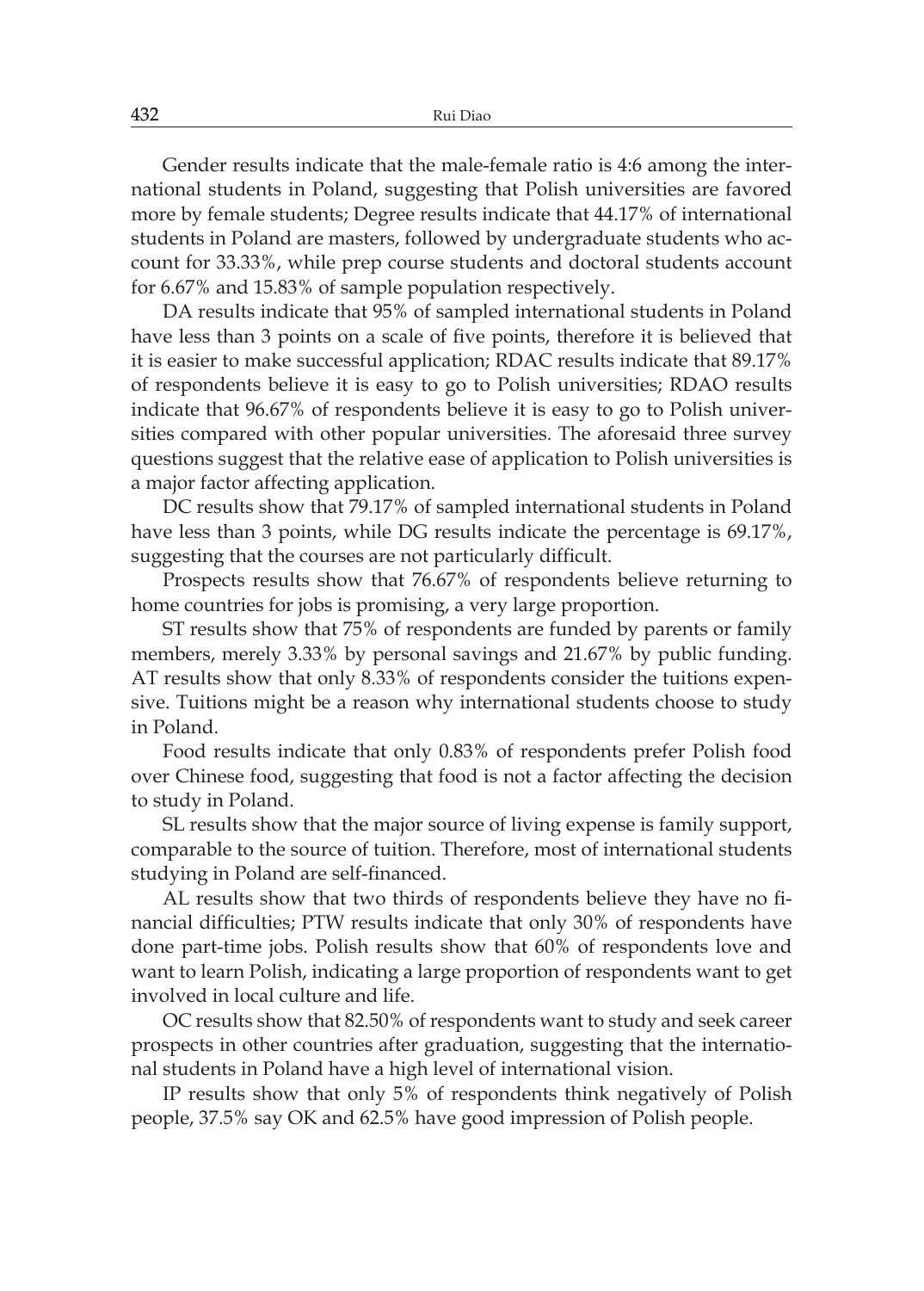WP results show that 50.82% of respondents do not recognize the work efficiency of Polish people (1 or 2 points on a scale of 1 to 5) and 10.83% think otherwise (4 or 5 points on a scale of 1 to 5).

Research finding show that the odds ratio of staying in Poland is 0.297 for each additional degree in loving Polish, meaning the more international students love Polish, the easier they would choose to stay in Poland. The odds ratio of staying in Poland is 2.276 for each additional level in the recognition of Polish work attitude and efficiency by international students, meaning the more international students recognize Polish work attitude and efficiency, the easier they would choose to stay in Poland. The willingness to return to home countries would reduce with each additional degree in their longing for other countries.

## **Conclusion and discussion**

Studying in Poland is an important attempt for Chinese students, while both the Chinese and Polish sides expect to select the talented people with technical expertise and capabilities to adapt to the current social development through this attempt, thus breaking through the drawbacks and limitations of Chinese education. Chinese students also want to have professional knowledge and overall capabilities matching the national and world situation through studying in Poland. The future of studying in Poland largely depends on the deep exchange and friendship between China and Poland and whether Chinese students have a deep and comprehensive understanding of Poland, which also requires related policy support. This paper analyzes the factors affecting Chinese students' decision to study in Poland using the sample survey findings from Chinese students studying in Poland. The research findings show that the reasons Chinese students chose to study in Poland mainly include the ease of application to Polish universities and the low tuition and international recognition enjoyed by some Polish universities for their specialties. In addition, how much international students love Polish is another factor affecting their decision to stay in Poland after graduation, and the recognition of Polish work attitude and efficiency also affects Chinese students' decision to stay in Poland.

The examination of studying abroad is comprehensive and all-round, and the decision to study in Poland depends largely upon the scientific and normative nature of the recruitment criteria and selection process. Compared with admission process of Chinese universities, Polish enrollment policy is transparent, but selection criteria are not specific enough, especially conside